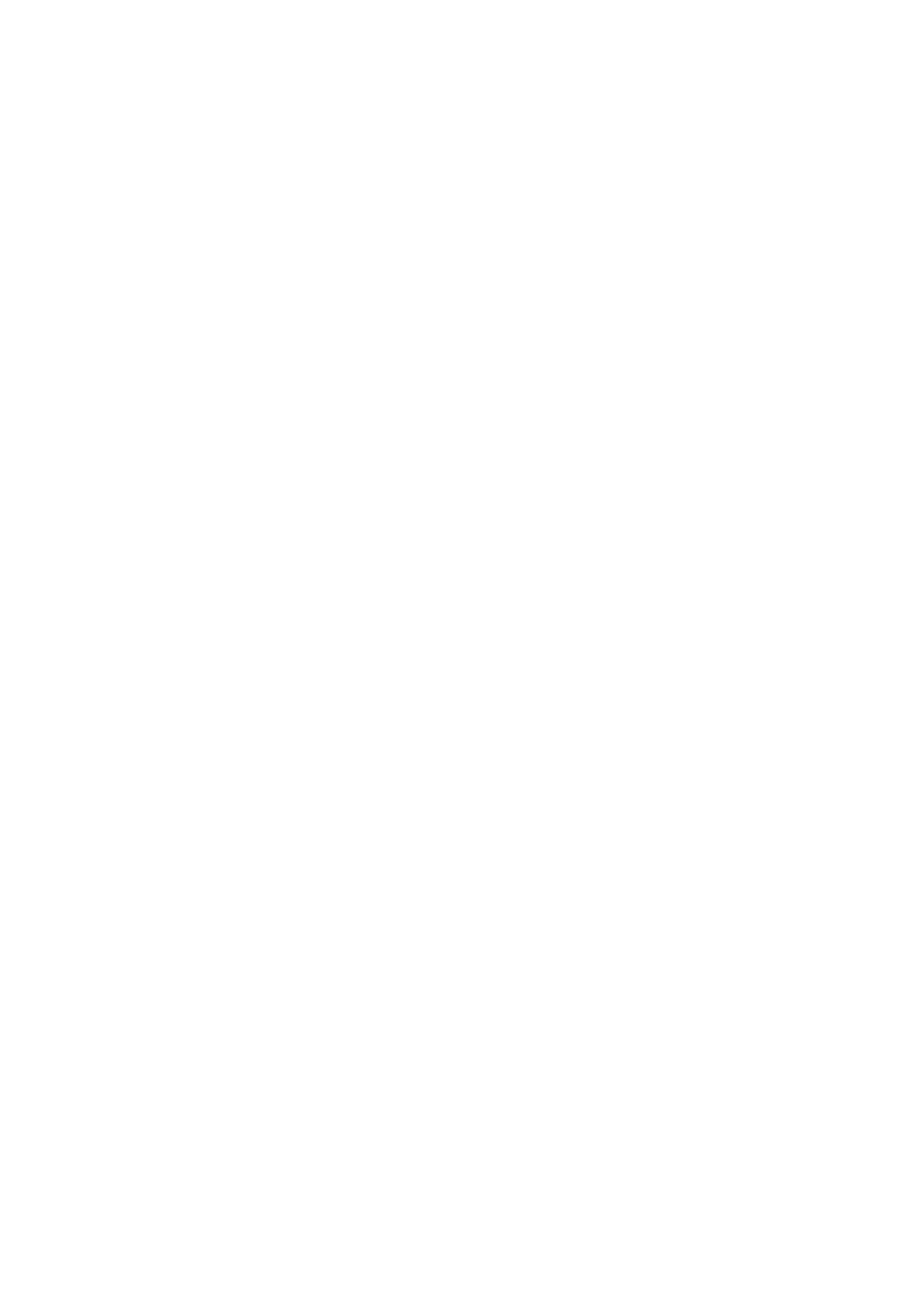



| <b>Campeonato de Espana Escolar 2022</b> |  |  |  |  |  |
|------------------------------------------|--|--|--|--|--|
|                                          |  |  |  |  |  |
|                                          |  |  |  |  |  |
|                                          |  |  |  |  |  |

| #              | <b>Nation</b> |            | <b>FAMILY NAME Given Name</b>  |                |                | World Ranking   Seeding Position |                |
|----------------|---------------|------------|--------------------------------|----------------|----------------|----------------------------------|----------------|
| 1              | <b>ENLIST</b> | <b>AND</b> | PEREZ BANEZ                    | Paula          |                |                                  | 1              |
| $\overline{2}$ |               | <b>AND</b> | <b>REYES PALIANI</b>           | Nerea          |                |                                  | $\overline{2}$ |
| 3              |               | <b>ARA</b> | SANCHEZ DELGADO                | Alba           |                |                                  | 3              |
| 4              |               | <b>ARA</b> | SANCHEZ PERBECH                | Julia          |                |                                  | 4              |
| 5              |               | <b>AST</b> | <b>BRAGA MURCIA</b>            | Sandra         |                |                                  | 5              |
| 6              |               | <b>AST</b> | CASTELLANO PASTOR              | Candela        |                |                                  | 6              |
| $\overline{7}$ |               | <b>BAL</b> | <b>FERRER BARRANCO</b>         | Luna           |                |                                  | $\overline{7}$ |
| 8              |               | <b>CAN</b> | <b>JORGE RIVERO</b>            | Indira         |                |                                  | 8              |
| 9              |               | <b>CAT</b> | FIGUEROA ALVAREZ               | Ainhoa         |                |                                  | 9              |
| 10             |               | <b>CAT</b> | TEIXIDO IOURTCHENKOVA          | Laura          |                |                                  | 10             |
| 11             | 出场            | <b>CLE</b> | DE JUAN SAN SEGUNDO            | Angela         |                |                                  | 11             |
| 12             |               | <b>CLM</b> | DE LA FUENTE MATILLA           | Rocio          |                |                                  | 12             |
| 13             |               | <b>CTB</b> | <b>RUIZ MARTIN</b>             | Irene          |                |                                  | 13             |
| 14             |               | <b>EXT</b> | <b>ESCALANTE PORRAS</b>        | Yaiza          |                |                                  | 14             |
| 15             |               | <b>GAL</b> | DANCHEVA EMILIYANOVA           | Alekxia        |                |                                  | 15             |
| 16             |               | <b>GAL</b> | <b>GOMEZ IBASETA</b>           | Marina         |                |                                  | 16             |
| 17             | WE            | <b>GAL</b> | <b>RIVEIRO BECERRA</b>         | Lucia          |                |                                  | 17             |
| 18             | 林林            | <b>MAD</b> | CARAZO LACUNZA                 | Andrea         | 1              | 1                                | 18             |
| 19             | 大大大大          | <b>MAD</b> | <b>HREBENYK</b>                | Olena Suzanna  |                |                                  | 19             |
| 20             | 林林            | <b>MAD</b> | MARTINEZ DE RITUERTO MORILLAS  | <b>Beatriz</b> | $\overline{2}$ | $\overline{c}$                   | 20             |
| 21             | 林林            | <b>MAD</b> | MORENO SERRANO                 | Marta          |                |                                  | 21             |
| 22             | 大大大大          | <b>MAD</b> | <b>SANCHEZ VARAS</b>           | Carlota        |                |                                  | 22             |
| 23             |               | <b>MUR</b> | <b>CHIRLAQUE ROMAN Ines</b>    |                |                |                                  | 23             |
| 24             |               | <b>NAV</b> | SOS SAN JULIAN                 | Adriana        |                |                                  | 24             |
| 25             |               | <b>RIO</b> | RAMOS RUIZ                     | Alba           |                |                                  | 25             |
| 26             |               | <b>VAL</b> | LLOBET FRIGOLS   Berta         |                |                |                                  | 26             |
| 27             |               | <b>VAL</b> | <b>OBRADOR GONZALEZ</b>        | Martina        |                |                                  | 27             |
| 28             |               | <b>VAL</b> | ROJO PORQUET                   | <b>Bruna</b>   |                |                                  | 28             |
| 29             |               | <b>VAS</b> | DIAZ DE GERENU CABEZA   Nagore |                |                |                                  | 29             |
| 30             |               | <b>VAS</b> | MAULEON DIAZ DE ALDA           | Maialen        | 3              | $\ensuremath{\mathsf{3}}$        | 30             |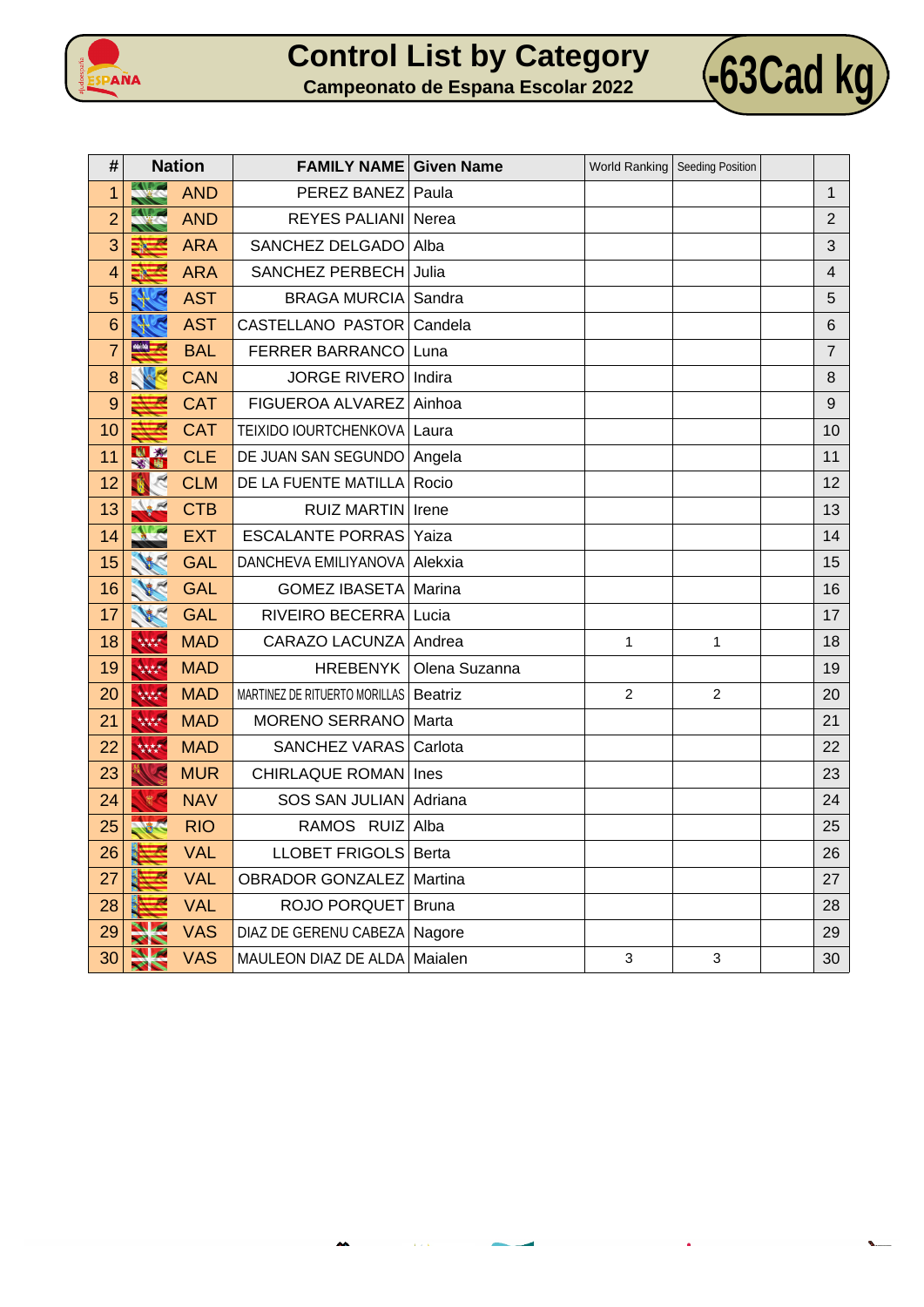



| #              | <b>Nation</b>        |            | <b>FAMILY NAME Given Name</b>         |                            | World Ranking   Seeding Position |                |                |
|----------------|----------------------|------------|---------------------------------------|----------------------------|----------------------------------|----------------|----------------|
| 1              | <b>ZALOS</b>         | <b>AND</b> | <b>BOLIVAR VEGA</b>                   | Sandra                     |                                  |                | $\mathbf{1}$   |
| $\overline{2}$ |                      | <b>AND</b> | SANCHEZ GARCIA                        | Luna                       |                                  |                | $\overline{2}$ |
| 3              |                      | <b>ARA</b> | <b>AYENSA GARCIA</b>                  | Maria Pilar                |                                  |                | 3              |
| 4              |                      | <b>ARA</b> | PEREZ MUR                             | Candela                    | $\overline{2}$                   | $\overline{2}$ | 4              |
| 5              |                      | <b>AST</b> | SEVILLANO FERNANDEZ                   | Daniela                    |                                  |                | 5              |
| 6              | seite <mark>i</mark> | <b>BAL</b> | <b>IKEME MASCARO</b>                  | Ogonna                     |                                  |                | 6              |
| $\overline{7}$ |                      | <b>CAN</b> | SANCHEZ MARTINEZ                      | Iraya                      |                                  |                | $\overline{7}$ |
| 8              |                      | <b>CAT</b> | PERALTA BEJAR                         | Marina                     |                                  |                | 8              |
| 9              | 出资<br>-31            | <b>CLE</b> | HIJARRUBIA GONZALEZ                   | Sofia                      |                                  |                | 9              |
| 10             |                      | <b>CLM</b> | MARTINEZ RAMIREZ DE ARELLANO          | Lydia Maria                |                                  |                | 10             |
| 11             |                      | <b>CTB</b> | CAMPO GOMEZ Ariadna                   |                            |                                  |                | 11             |
| 12             |                      | <b>EXT</b> | MANGUT ARIAS Adriana                  |                            | 3                                | 3              | 12             |
| 13             |                      | <b>GAL</b> | OROZCO CALVETE   Alejandra            |                            |                                  |                | 13             |
| 14             |                      | <b>GAL</b> | SANDINO RAMOS Maika                   |                            |                                  |                | 14             |
| 15             | 林林                   | <b>MAD</b> | <b>GARCIMARTIN LIEBANA</b>            | Berta                      |                                  |                | 15             |
| 16             | 大大大大                 | <b>MAD</b> | MARTIN SAYAGO                         | Iria                       | 1                                | 1              | 16             |
| 17             | 大大大大                 | <b>MAD</b> | PALENZUELA GARRIDO                    | Carmen                     |                                  |                | 17             |
| 18             | 林林                   | <b>MAD</b> | PONCE DE LEON GARCIA MOCHALES   Nerea |                            |                                  |                | 18             |
| 19             | 大大大大                 | <b>MAD</b> | RODRIGUEZ LARGO                       | Cristina                   |                                  |                | 19             |
| 20             |                      | <b>MUR</b> | FERNANDEZ ESPANA                      | Maravillas                 |                                  |                | 20             |
| 21             |                      | <b>NAV</b> | <b>LUIS FERNANDEZ</b>                 | Aisha                      |                                  |                | 21             |
| 22             |                      | <b>RIO</b> | <b>GRIJALBA RUIZ</b>                  | Uxue                       |                                  |                | 22             |
| 23             |                      | <b>VAL</b> | <b>CALDERON LUNA</b>                  | Mar                        |                                  |                | 23             |
| 24             |                      | <b>VAL</b> | <b>MOLERO FILGUEIRA</b>               | Lara                       |                                  |                | 24             |
| 25             | ╱╲                   | <b>VAS</b> |                                       | REYES SOSA Leanna Victoria |                                  |                | 25             |